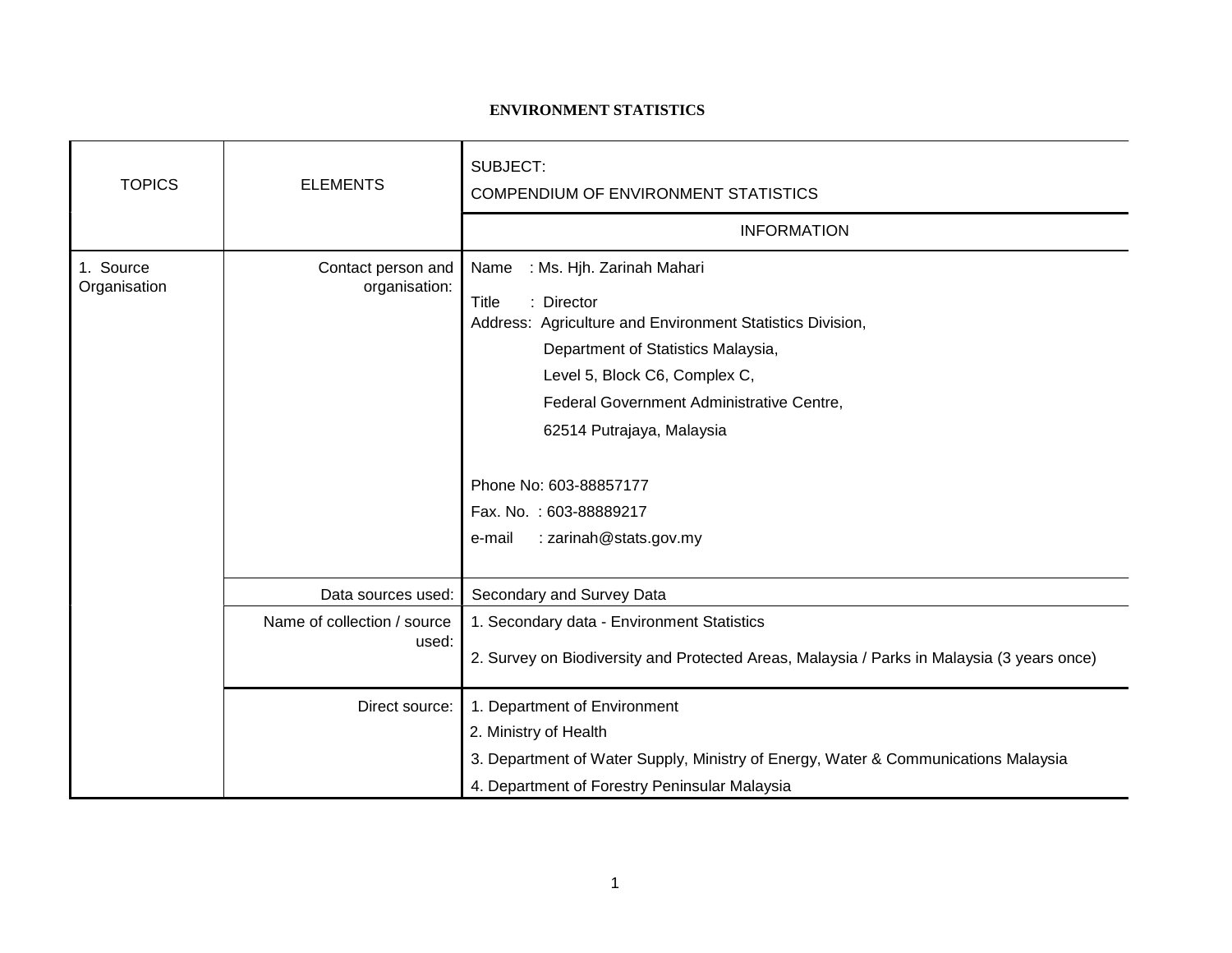|                                             |                                          | 5. Department of Forestry Sabah                                                                                                                                                                                                                                                                                                                                                                                                                                                                                                                                                                                                                                                                                                                                                                                                                                                                                                                                                                                                                                                                                                                                                                                                                                                                                                                                                                                                                                                                                                                                                                                                                                                                                                                                                                                                                                                              |
|---------------------------------------------|------------------------------------------|----------------------------------------------------------------------------------------------------------------------------------------------------------------------------------------------------------------------------------------------------------------------------------------------------------------------------------------------------------------------------------------------------------------------------------------------------------------------------------------------------------------------------------------------------------------------------------------------------------------------------------------------------------------------------------------------------------------------------------------------------------------------------------------------------------------------------------------------------------------------------------------------------------------------------------------------------------------------------------------------------------------------------------------------------------------------------------------------------------------------------------------------------------------------------------------------------------------------------------------------------------------------------------------------------------------------------------------------------------------------------------------------------------------------------------------------------------------------------------------------------------------------------------------------------------------------------------------------------------------------------------------------------------------------------------------------------------------------------------------------------------------------------------------------------------------------------------------------------------------------------------------------|
|                                             |                                          | 6. Forest Department Sarawak                                                                                                                                                                                                                                                                                                                                                                                                                                                                                                                                                                                                                                                                                                                                                                                                                                                                                                                                                                                                                                                                                                                                                                                                                                                                                                                                                                                                                                                                                                                                                                                                                                                                                                                                                                                                                                                                 |
|                                             |                                          | 7. Department of Statistics                                                                                                                                                                                                                                                                                                                                                                                                                                                                                                                                                                                                                                                                                                                                                                                                                                                                                                                                                                                                                                                                                                                                                                                                                                                                                                                                                                                                                                                                                                                                                                                                                                                                                                                                                                                                                                                                  |
|                                             |                                          | 8. Department of Fisheries                                                                                                                                                                                                                                                                                                                                                                                                                                                                                                                                                                                                                                                                                                                                                                                                                                                                                                                                                                                                                                                                                                                                                                                                                                                                                                                                                                                                                                                                                                                                                                                                                                                                                                                                                                                                                                                                   |
|                                             |                                          |                                                                                                                                                                                                                                                                                                                                                                                                                                                                                                                                                                                                                                                                                                                                                                                                                                                                                                                                                                                                                                                                                                                                                                                                                                                                                                                                                                                                                                                                                                                                                                                                                                                                                                                                                                                                                                                                                              |
|                                             |                                          |                                                                                                                                                                                                                                                                                                                                                                                                                                                                                                                                                                                                                                                                                                                                                                                                                                                                                                                                                                                                                                                                                                                                                                                                                                                                                                                                                                                                                                                                                                                                                                                                                                                                                                                                                                                                                                                                                              |
|                                             | Source periodicity:                      | Yearly                                                                                                                                                                                                                                                                                                                                                                                                                                                                                                                                                                                                                                                                                                                                                                                                                                                                                                                                                                                                                                                                                                                                                                                                                                                                                                                                                                                                                                                                                                                                                                                                                                                                                                                                                                                                                                                                                       |
|                                             | Source metadata:                         | Under development                                                                                                                                                                                                                                                                                                                                                                                                                                                                                                                                                                                                                                                                                                                                                                                                                                                                                                                                                                                                                                                                                                                                                                                                                                                                                                                                                                                                                                                                                                                                                                                                                                                                                                                                                                                                                                                                            |
|                                             | Date last input received from<br>source: | End of October after reference year                                                                                                                                                                                                                                                                                                                                                                                                                                                                                                                                                                                                                                                                                                                                                                                                                                                                                                                                                                                                                                                                                                                                                                                                                                                                                                                                                                                                                                                                                                                                                                                                                                                                                                                                                                                                                                                          |
| 2. Data<br>Characteristic and<br>Collection | Variables collected:                     | Four main media: - Air/Atmosphere, Water Aquatic Environment (Inland and Marine),<br>Land/Terrestrial Environment and Urban Environment/Human Settlement.<br><b>Example of variables collected:</b><br>Mean Air Temperature, Total rainfall, Air Pollutant Index (API), Number of days of Air<br>Quality Status, % Emission of Pollutants to Atmosphere, Monthly Average Rainfall Acidity,<br>Percentage of Compliance, on Enforcement of Black Smoke Emission by type of Vehicles<br>Production Capacity of Water, Quantity of Water Supplied, Supply of Raw Water, Status<br>of River water Quality, Production of aquaculture, production of Herbicides, Production<br>and Net Imports of Fertilizers, Offences Prosecuted Related to Water Pollution and etc.<br>Annual average concentration of heavy metals, Cargo throughput at selected ports,<br>Number of marine water quality monitoring stations, Number of tar ball monitoring<br>stations, Annual landings of marine fish by gear group and etc.<br>Total land area, Forested and non forested area, Area under peat swamp forest and<br>mangrove forest, Production of major timber products, Area opened for harvesting, Forest<br>reserve development, Production of industrial crops, Area under cropland/industrial<br>plantation, production of cement Production of natural gas, Electricity generated and etc.<br>Population estimates, Population density, Proportion of urban and rural population,<br>Quantity of scheduled waste generated, Quantity of scheduled waste exported, Quantity<br>of clinical wastes handled for destruction at clinical incinerators, Number of road<br>accidents, Numbers of cases of Food and water borne diseases, Number of cases of<br>Vector Borne Diseases, Number of vehicles registered, Statistics on air Transportation,<br>Railway statistics, Urban Rail Transportation. |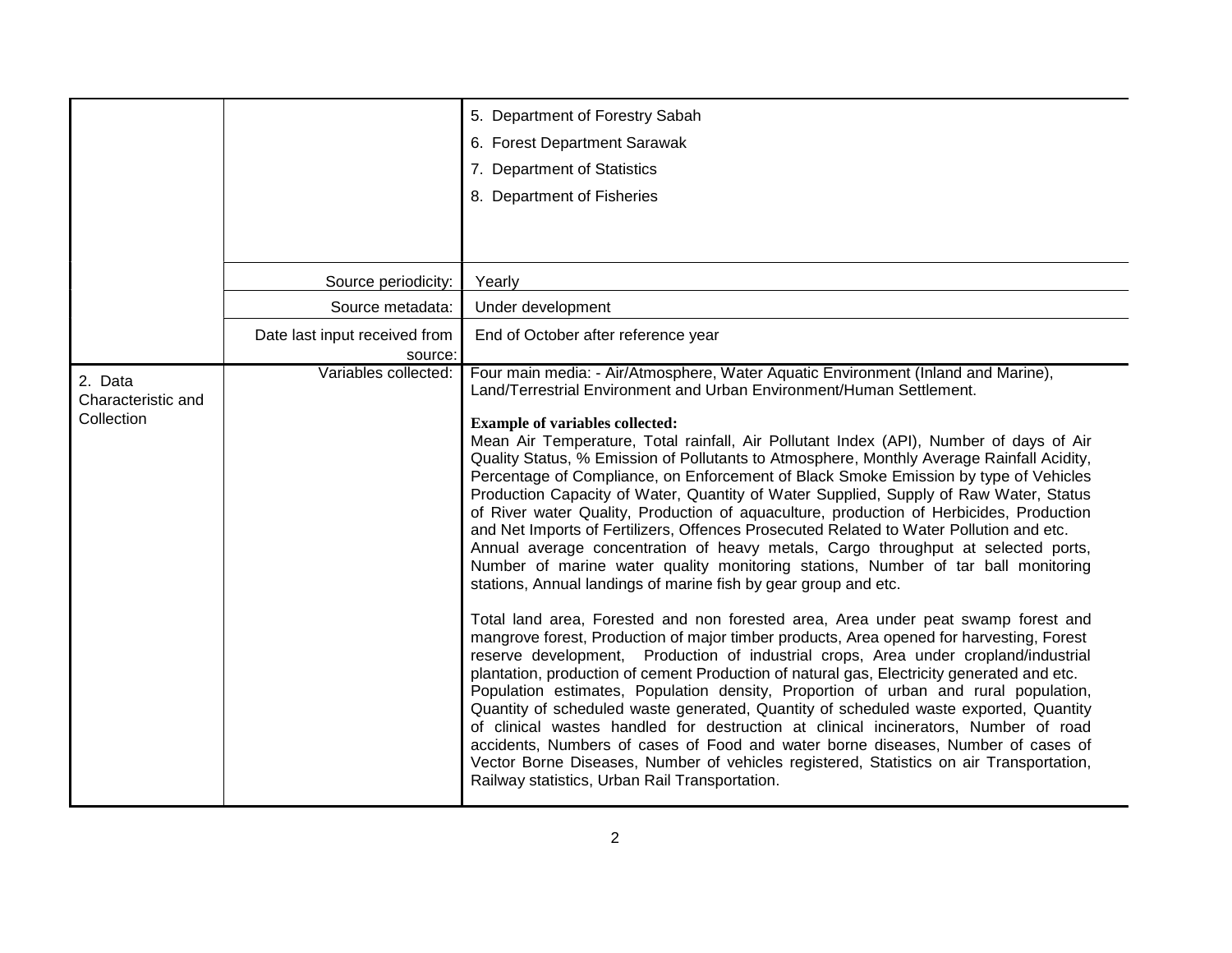|                                                           | Sampling:                                     | n.a                                                                                                                                                  |
|-----------------------------------------------------------|-----------------------------------------------|------------------------------------------------------------------------------------------------------------------------------------------------------|
|                                                           | Periodicity:                                  | Yearly                                                                                                                                               |
|                                                           | Reference period:                             | Calendar Year                                                                                                                                        |
|                                                           | Base period:                                  | n.a                                                                                                                                                  |
|                                                           | Date last updated:                            | Yearly                                                                                                                                               |
|                                                           | Link to release calendar:                     | n.a                                                                                                                                                  |
|                                                           |                                               |                                                                                                                                                      |
|                                                           | Other data characteristics and<br>collection: | n.a                                                                                                                                                  |
| 3. Statistical                                            | Statistical population:                       | n.a                                                                                                                                                  |
| Population and<br>Scope of the Data                       | Geographical coverage:                        | Malaysia                                                                                                                                             |
|                                                           | Sector coverage:                              | n.a                                                                                                                                                  |
|                                                           | Institutional coverage:                       | n.a                                                                                                                                                  |
|                                                           | Item coverage                                 | n.a                                                                                                                                                  |
|                                                           | Population coverage:                          | n.a                                                                                                                                                  |
|                                                           | Product coverage:                             | n.a                                                                                                                                                  |
|                                                           | Other coverage:                               | n.a                                                                                                                                                  |
| 4. Statistical<br>Concepts and<br>Classifications<br>Used | Key statistical concepts used:                | Framework for the Development of Environment of Statistics (FDES) developed by the<br>Organization for Economic Co-operation and Development (OECD). |
|                                                           | Classifications used:                         | n.a                                                                                                                                                  |
| 5. Statistical                                            | Aggregation and consolidation:                | <b>State and National Level</b>                                                                                                                      |
| Computation and<br><b>Dissemination</b>                   | Estimation:                                   | n.a                                                                                                                                                  |
|                                                           | Imputation:                                   | n.a                                                                                                                                                  |
|                                                           | Transformations:                              | n.a                                                                                                                                                  |